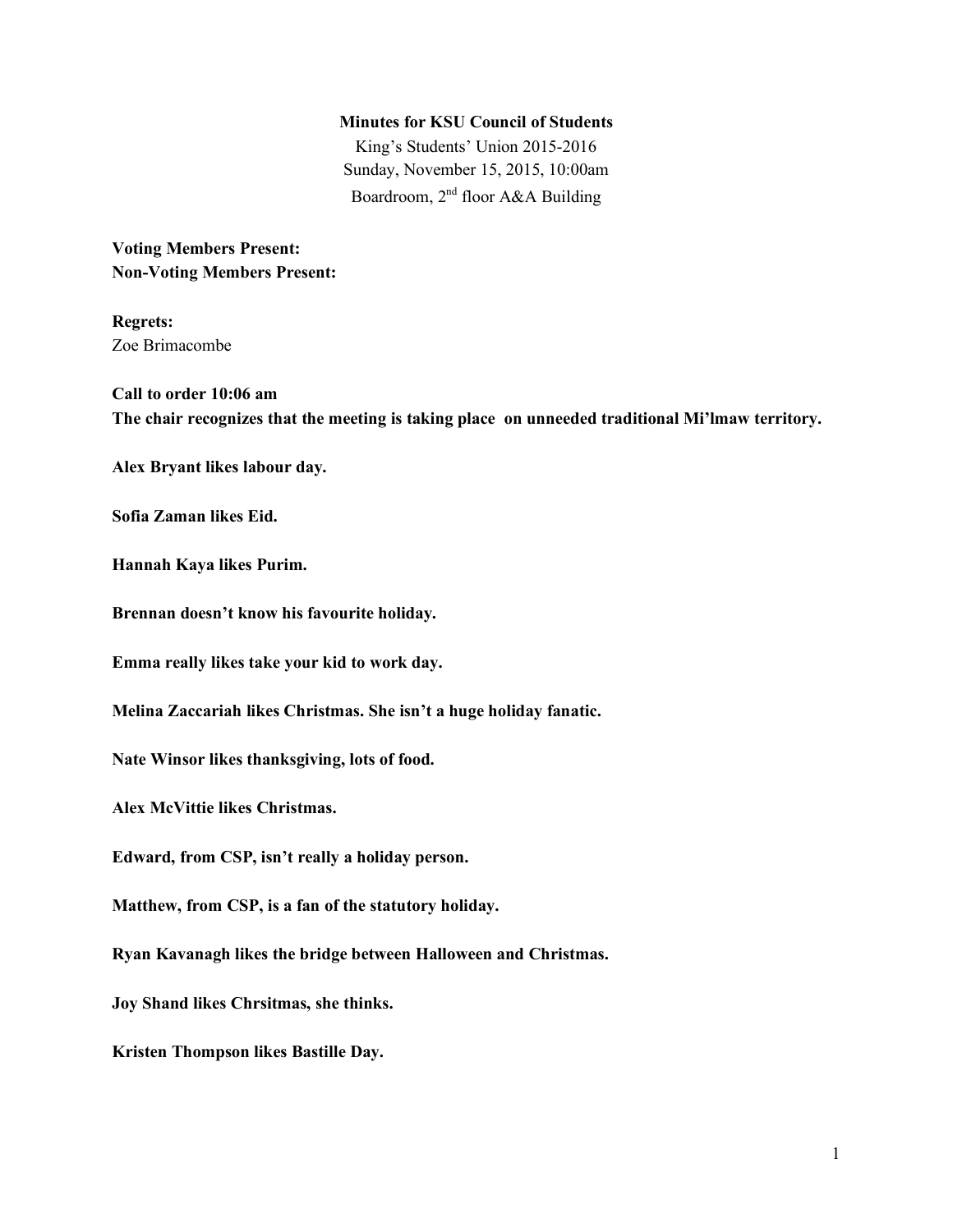**Aidan McNally likes Easter, purely because of the idea of chocolate hidden around is very exciting to her.**

**Gwendolyn said her favourite holiday was her birthday, because she treated it as such.**

**Taylor Syracuse said his favourite holiday is independence day. The one against the aliens, not the one against the British.**

# **1. Adoption of Agenda**

*The agenda is approved with unanimous consent.*

# **2. Approval of Minutes from November 1st, 2015**

MINUTES EDITED

# **3. Oral Reports and Goals of Councillors**

Taylor Syracuse said not much to report on the Board of Governer's end. Something unrelated to the Board of Governer representative is a councillor duty. He has been talking to Alex Bryant about renting out a locker for wine and cheese events for societies. Capital purchases such as wine glasses, plates, cheese knives etc. would help societies host better events without relying on Sodexo.

Brennan McCracken said he attended a finance committee meeting, which was fun. He will reach out to MFA students with Kristen to fulfill his mandate to talk to underrepresented students. He forwarded along the tuition fee letter from a few weeks ago to Stephen Kimber, the director of MFA, who will pass it along. HE talked to Alec Bryant about executive activities and said it was good.

Melina Zaccariah helped organize the Wall of Women, which was successful. She attended the DASS meeting and found out that all of the emails you send out are technically property of Dalhousie, so be wary. They also talked about how to make the arts program more diverse. Ideas floated around such as listing courses that touch upon diversity. Mel says she will keep us posted. DASS also voted in favour of divestment, which she says is exciting.

Alex asks what the vote means, if there is an endowment. Mel says she isn't sure and will get back to the council.

Nate Winsor has been trying to talk to science students, with varied success. He has talked to the registrarto get a list of all science student emails. He was able to draft out an email with his contact info ,which will be sent out to science students soon. He said that there is also a small following on the King's Sci-ence Facebook group. He said he has been looking at possible dates for study snacks. Learned more about Melanie Frappier's scientist event, and he is excited for possible speakers. Nate said there has been some miscommunication for the science representative's role on the King's Science Society.

Ryan Kavanagh asked if the roundtable is open to everybody, Nate said yes.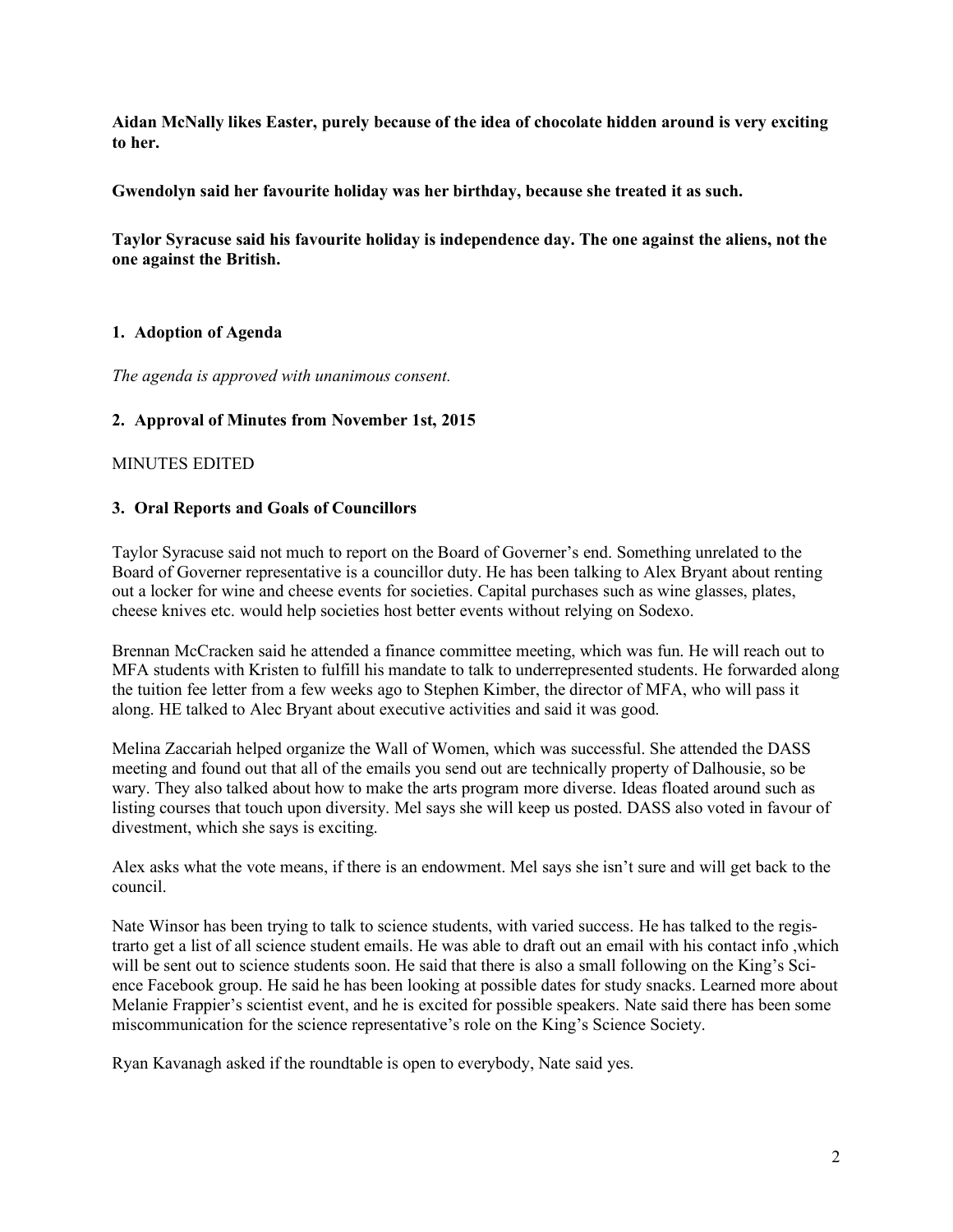Ryan Kavanagh said it has been a little slow. A lot of people left during the long break and events are still up in the air. Not a whole lot has happened.

Hannah Kaya asked if he received feedback form the envelopes he put up around campus. He said not yet. Ryan also said that if he does receive questions, maybe the creation of a blog where they can be answered in an anonymous way.

Joy Shand said the DSS has been having a quiet week, which is nice after feeling a little burnt out. The DSS GM is planned for this coming Wednesday in the Wardroom at 2:30pm, and would love to see everybody there. She said that there was a day student who got into an accident on a bike.To help commuters stay safe, the DSS has 50 reflective strips and 50 reflective gloves to be given away tomorrow. There have been some exciting comments made on the survey, and she will have a draft sent out soon. The holiday soirée is being planned in conjunction with the jewish society,which will be a time of crafts and drink specials.

Kirsten Leigh-Ann Thompson said that she plans on reaching out to the one year and two year journalism students to get their voice heard on campus. She also is working with KMHAC ( King's Mental Health Awareness Collective) by being an outlet for the first year journalism students. The journalism society has been doing well, they took a tour with CTV, and are skipping with a famous journalist tomorrow to chat.

## **4. Reports of the Executive Committee (attached)**

### 4.1 Report of the President

Alex Bryant sent a letter to LAE, saying the motion passed at the Board is not consistent with the intentions the LAE set forth. Alex Bryant said the registrar predictions of enrolment next year are 250, which he will talk to Julie about regarding how realistic that figure is. Presidential Search Committee is doing interviews next week. One of the things that he wanted to do during his term as President was developing an HR policy, which he started working on during the summer time. He is starting to get back into doing that now, to submit to BRC around January for review.

#### 4.2 Report of the Vice-President (Student Life)

Alex McVittie said she has finished five weeks of midterm, and has been able to focus on more union related things. She has created a master calendar to schedule their events on, with the intention to plan ahead and plan around other societies. The athletic wear is underway, and will hopefully be here around December. Julie, the registrar, suggested Alex get academic committee underway to discuss the new statistics on enrolment and retention. Campus Master Planning committee meetings are going well, and it seems like the feedback is being taken seriously, with tangible change.

#### 4.3 Report of the Vice-President (Financial)

Aidan met with the College Finance, Risk and Audit Meeting. They went over plans to renovate North Pole Bay and the cost of those endeavours. There was also a report on the King's Archives. The question of accessibility to students was brought up, and whether the archives benefitted students. Financial Year ends 2013 have been completed. The discussion regarding Chorus is continuing, with Aidan meeting with Adrianne and Chorus Representatives in the near future. Applications for Grad Week Coordinators are open today, with applications open all week. The Grad Week Coordinators plan the events and grad present. Applications can be picked up outside the KSU office.Travel Bursary policy draft was brought to finance committee, and whether the amount of \$100 is enough to provide incentive for students to apply and travel.Aidan will look into the trend in past years for how the travel bursaries have been used.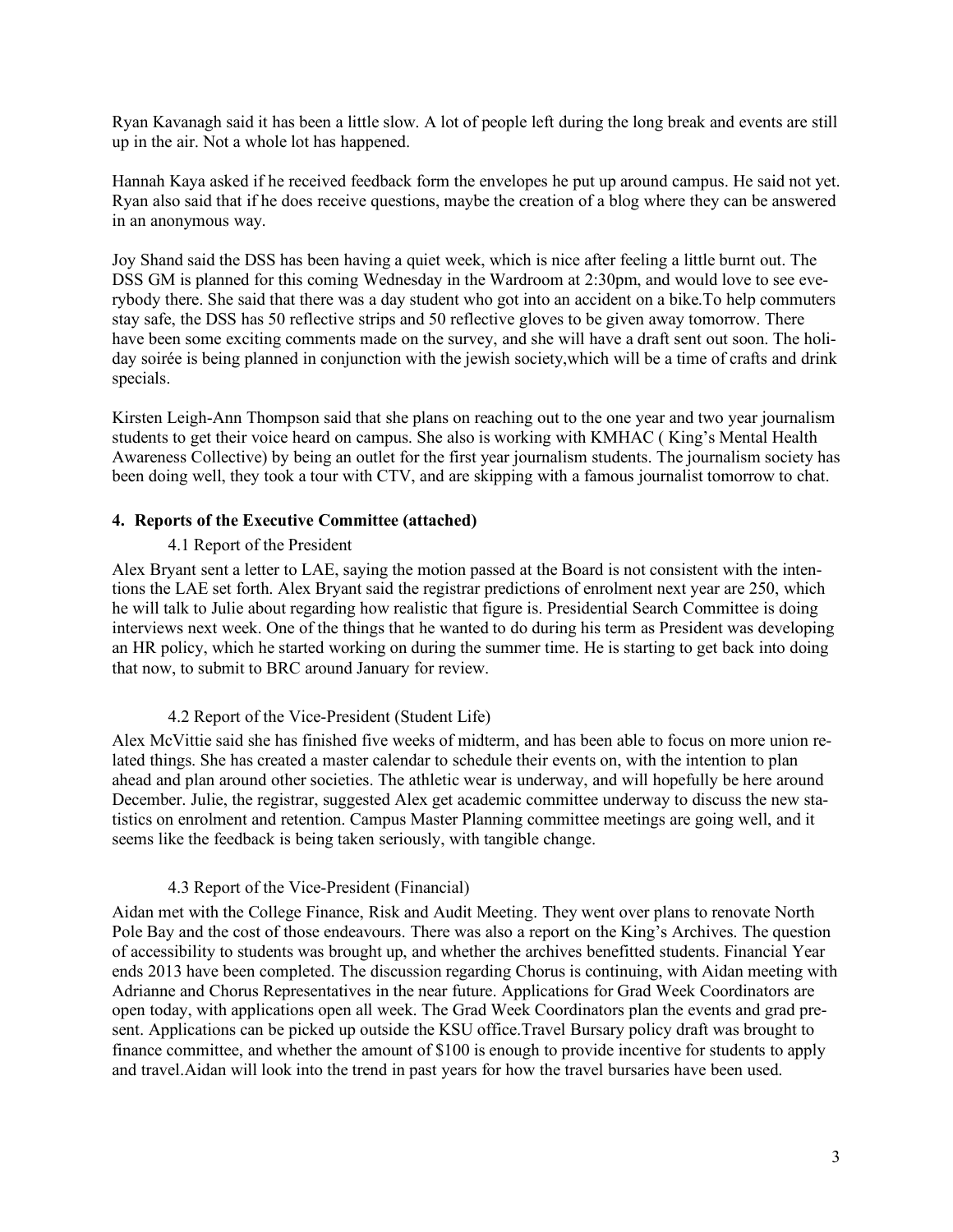### 4.5 Report of the Vice-President (External)

Hannah Kaya said students have been at the fore incubating sexualized violence and assault on campus.In response to some comments made by Minister of LAE Kelly Reagan, students have demonstrated support for Bill 114, calling for universities to develop comprehensive sexual assault policy. Avalon will be partnering with universities across Halifax to screen "The Hunting Ground": a documentary about sexual violence on university campuses in the US, with more details to follow. In preparation for the national CFS general meeting, Hannah said she will be reaching out to students to find out their thoughts on different CFS campaigns, such as Mental Health Matters.The Blanket excrete will be able to be held on campus, with dates to follow. Newfoundland and Labrador is asking for support to keep their tuition freeze via social media. Sustainability King's organized an action for Bill 111, combating environmental racism.As more details of the recent events in Paris, Beirutt and Baghdad, Hannah asked that we try to actively build a better world in which

### 4.5 Report of the Vice-President (Communications)

CKDU Board is meeting soon. By Law Review Committee met, and was efficent. The academic calendar for King's s being updated, and Sofia is editing the Union portion of it.

## **5. Action Items**

5.1 BIRT the Janus Cooperative be ratified for the 2015-2016 academic year. *Moved by Alex McVittie*

Alex removed this motion from last council because she didn't quite understand it. She explained it as a "Room of Requirement" , with events being whatever the membership wants to do. They advertise themselves as an event planning society, to help other societies.

Nate asks if they help societies plan events, and Alex said yes, they can help societies with events, or just plan events on their own.

Nate asked if this would increase the level of beaurcracy ,for example, if a society doesn't get a successful funding request, does that men the Janus Cooperative can step in. Aidan replied saying that isn't really an issue because societies in the past have run joint events.

Joy asked if this society feels like an infringement to Alex's duties, and she said no. She doesn't help with events and this society fills that gap.

Taylor raised concern about people coming to Janus and possibly hosting events that are inappropriate in the views of the union.

Alex Bryant moves to table the motion until next council and invite the members who brought this society to council and ask them the questions raised here.

5.2 BIRT the King's/NSCAD Fine Arts Society be ratified for the 2015-2016 academic year. *Moved by Alex McVittie*

Alex McVittie said that this society aims to bridge King's Students and NSCAD Students, with weekly general meetings to discuss art and possible collective art projects.

Hannah Kaya asked if they are ratifying with SUNSCAD. Alex said she is unsure but will ask.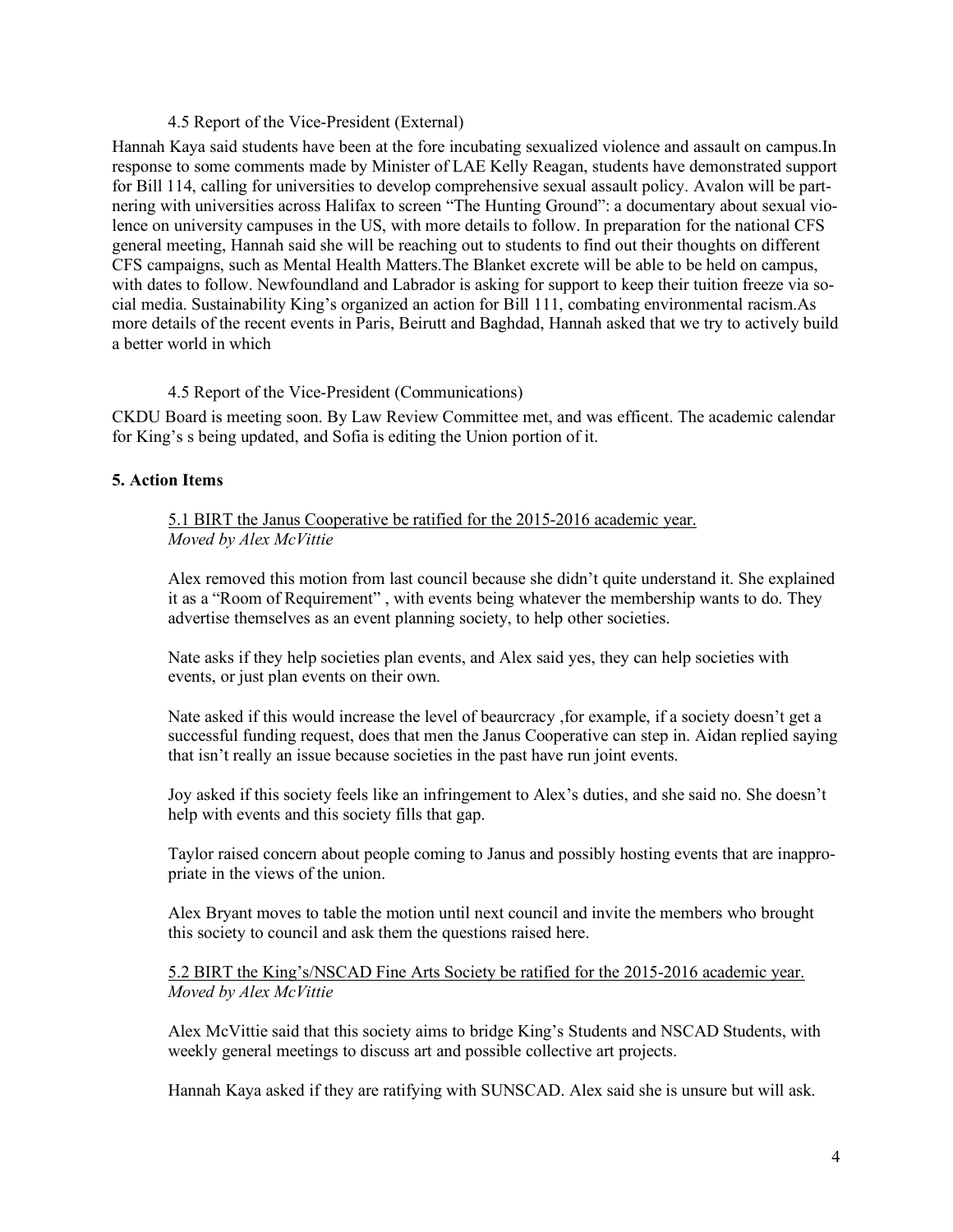### *The motion is adopted.*

5.3 BIRT CSP Society receive \$568.86 in non-contingent funding for a colloquium on translation held on November 26th, 2015. *Moved by Aidan McNally Finance Committee recommends amendment*

Aidan sid this funding request is for a colloqiuim, and invites the members of the CSP Society present at council to speak to this.

Edward Martins said that Chris Elson just finished a translation, and Sarah Clift has just received the first edition of a book that she has published. There will be a reception afterwards with cheese, crackers and wine.

Aidan said that the wine and cheese is approximately \$81. The amendment comes from the costs of wine from the waryd, which was a little cheaper than anticipated. The funding also covers honorarium, for which there is precedent in past colloqium. The funding request also cals for \$25 for a poster design. Aidan said that this relates to an earlier conversation of the finance committee in which paying for art is a capital purchase, which would not be allowed. The fact that this has come up several times means that this is a broader conversation.

Aidan McNally motioned to amend the motion by replacing \$568.86 with \$507.36.

### *The amendment is adopted*

Alex Bryant asked what the balance is for the CSP bank account. Matthew said that the balance is around \$400, and raised questions about why there are monthly fees with society accounts.

*The motion is adopted as amended.*

## 5.4 BIRT the CSP Society receive \$911.95 in non-contingent funding to cover printing costs for 130 copies of Hinge. *Moved by Aidan McNally Finance Committee recommends approval*

This is the second of three funding requests from the CSP Society. Hinge is the academic journal released by the CSP Society. Aidan McNally said we have three large societies, and they each realize an academic journal. She asked if the society executives have anything to add. Edward said that they have looked at different places to do what is being asked, and this is probably the best price out there. Matthew said that this is the same company as last year, and the final produce was good.

*The motion is adopted.*

5.5 BIRT the CSP Society receive \$550.00 in non-contigent funding for 110 Drink tickets for the "Lost Century" party hosted on November 21st, 2015.

*Moved by Aidan McNally Finance Committee does not recommend approval*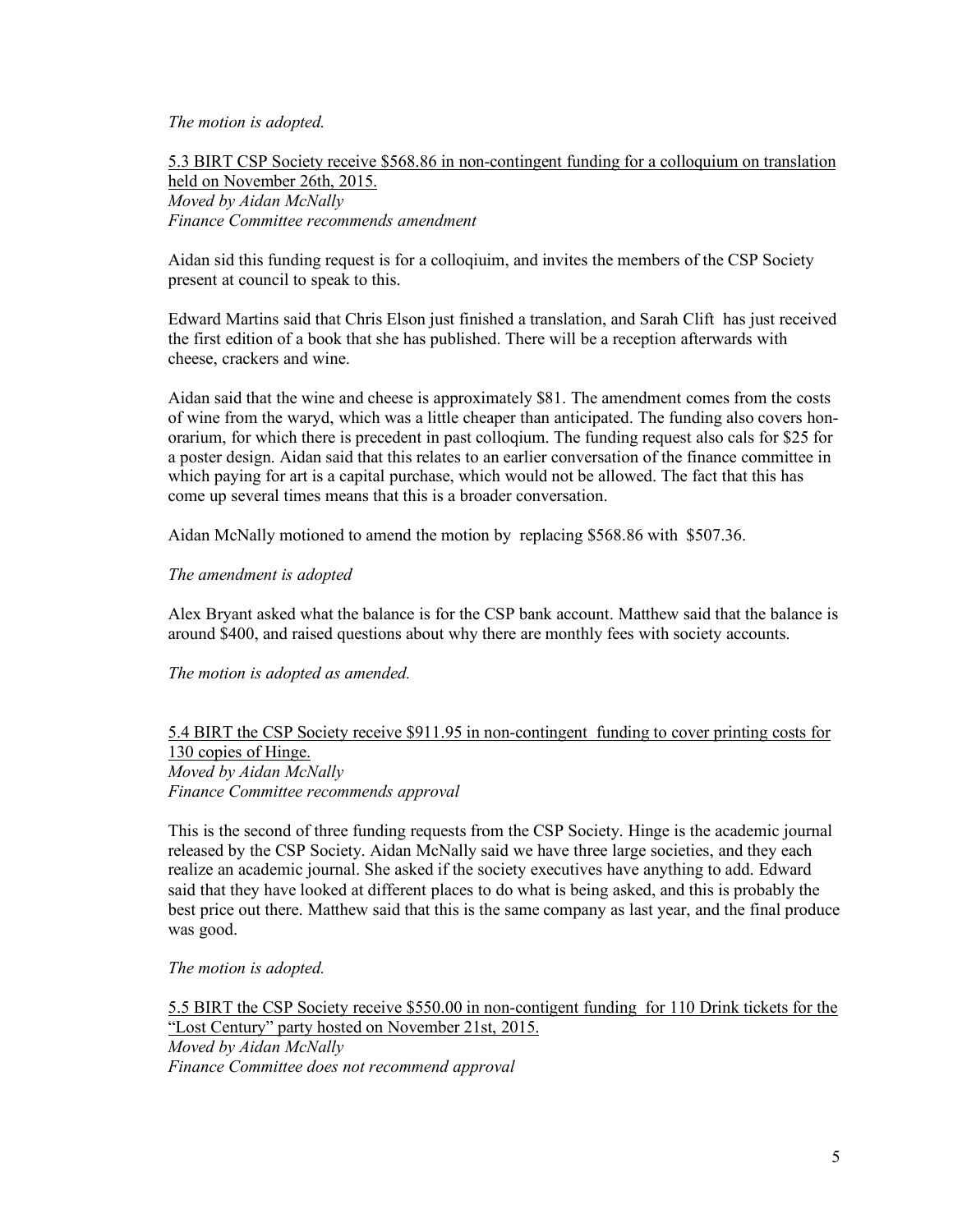This would be a combined event with the EMSP Society to see who really was the owner of the 18th century. Finance Committee found that there wasn't sufficient information from this funding request. Aidan said she sent a lengthy email to the organizers and got some answers about the event itself. The event is geared to be an icebreaker between second year students. The concerns were around two things. Firstly, the supply of drink tickets, and the good faith of this event. They also haven't booked the wardroom for this Saturday event and no advertising has been happening. Edward Martins asked to defend the motion. The event, he said, may be postponed to November 28th. All the drink tickets were given to Sharon Browne, who has a list of CSP and EMSP students eligible for the tickets.

Nate asked if there would be a reduced attendance because the colloquium happens 2 days before, and the events are similar in nature. He also asked why HOST wasn't asked about the involvement.

Edward answered that the EMSP and CSP colloboration was done without him, and done a while ago.

Joy asked what would happen to the leftover drink tickets. Edward said he can't speak to that.

Taylor echoed the sentiment of Nate, and talked about how staffing the Wardroom on a weekend was a difficult task and likely not accepted 6 days out of the event.

Alex Bryant said that the solution may be to speak against the motion, and considering how there have been no advertisements, no bookings and late ticket distribution, this event will not go well. He said that this is a good idea and there is no point in putting effort into an event that will flop. He suggested voting down the motion, with the CSP exec meeting with Aidan to plan an event and submit a funding request.

Matthew said that he agreed with the concerns brought by council, and said he wanted to get a discussion about this going.

Alex Bryant said that there are \$20 000 in society funding. He said that we should focus on giving this money to societies to host as many cool events as possible, and hopes to see Aidan McNally and Alex McVittie working with societies to navigate event planning and funding requests.

Aidan McNally said she appreciated the CSP Exec coming out, even though it wasn't there funding request

#### *The motion is defeated.*

*Nate Winsor abstains.*

5.6 BIRT Le Salon receive \$30.00 in contingent funding for snacks for four meetings. *Moved by Aidan McNally Finance Committee recommends approval.*

Aidan McNally said she feels more than comfortable giving Le Salon the funding, and said that they get the award for the most adorable society.

*The motion is adopted.*